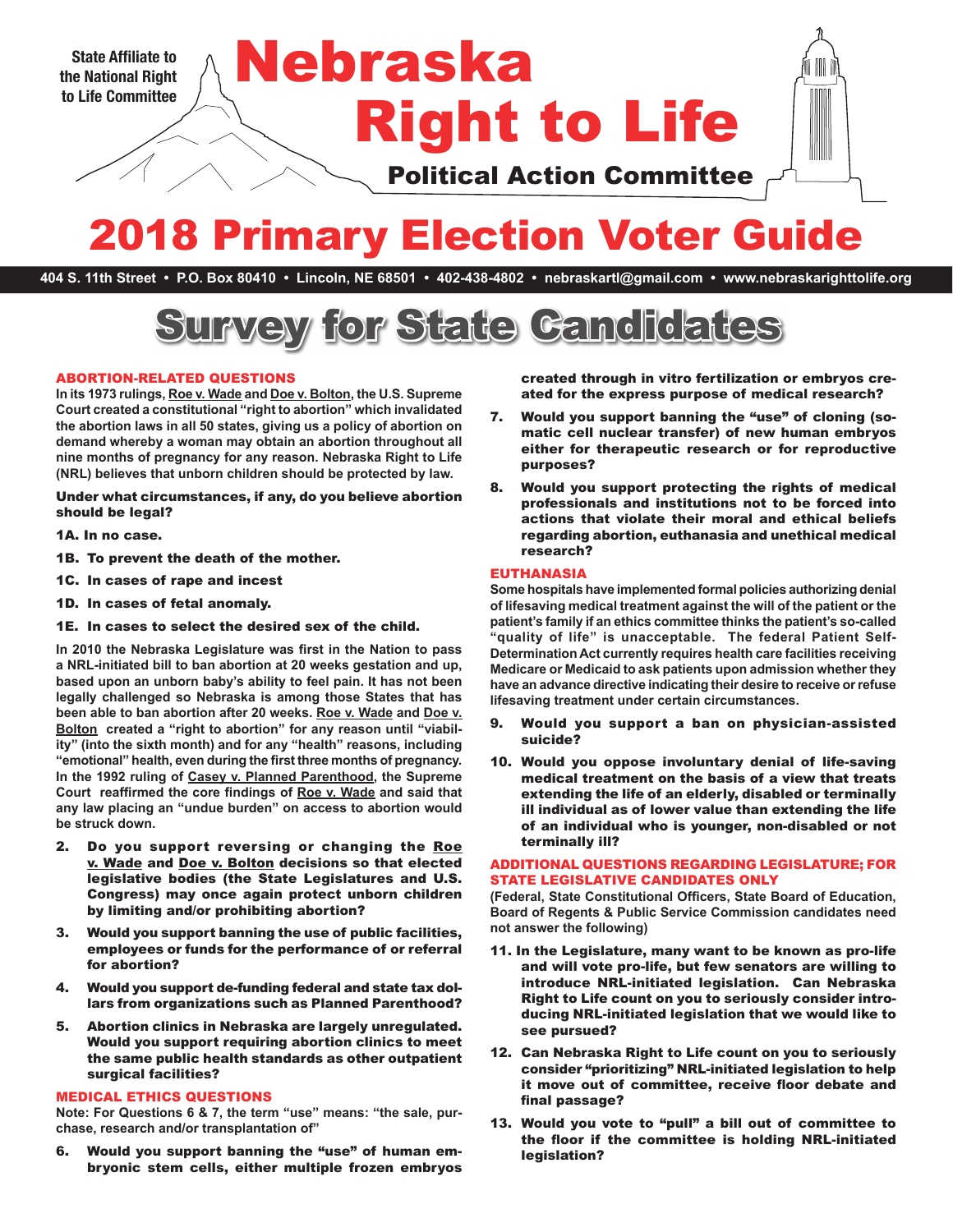|                     | <b>U.S. SENATE</b>                                                                                  |                          |                                    |                          |                          |                                                     |              |                |                                     |                |                |                              |    |        |        | 1A 1B 1C 1D 1E 2 3 4 5 6 7 8 9 10 Comments            | Answer                       |
|---------------------|-----------------------------------------------------------------------------------------------------|--------------------------|------------------------------------|--------------------------|--------------------------|-----------------------------------------------------|--------------|----------------|-------------------------------------|----------------|----------------|------------------------------|----|--------|--------|-------------------------------------------------------|------------------------------|
| M                   | Deb Fischer (EPLI)                                                                                  |                          | $N$ $Y$                            |                          |                          |                                                     |              |                | $N$ $N$ $N$ $Y$ $Y$ $Y$ $Y$ $Y$ $Y$ |                |                |                              | Y  |        | YY     |                                                       |                              |
|                     | Jack Heidel                                                                                         | $\overline{\phantom{a}}$ | Y                                  | Y                        | Y                        | $\mathsf{N}$                                        | $\mathsf{N}$ | Y              | $\mathsf{N}$                        | Y              | $\mathsf{N}$   | Y                            | Y  | N      | Υ      | $\star$                                               | <b>Nebras</b>                |
|                     | Jeffrey Lynn Stein                                                                                  | $\overline{\phantom{a}}$ | $\overline{\phantom{a}}$           | $\overline{\phantom{a}}$ | $\overline{\phantom{a}}$ | $\hspace{0.05cm} -\hspace{0.05cm} -\hspace{0.05cm}$ |              |                |                                     |                |                |                              |    |        |        | $\star$                                               | <b>Life Pol</b>              |
|                     | <b>Todd Watson</b>                                                                                  | N                        | Y                                  | N                        | $N$ $N$                  |                                                     | Y            | $Y^*$          | $Y^*$                               | Y              | $Y \mid$       | Y.                           | Y  | Y      | Y      | $\star$                                               | Co                           |
|                     | Chris Janicek, Dennis Frank Macek, Larry Marvin, Jane Raybould, Jim Schultz, Frank B. Syoboda (DNR) |                          |                                    |                          |                          |                                                     |              |                |                                     |                |                |                              |    |        |        |                                                       | <b>Pro-Lif</b>               |
|                     | (Jane Raybould is endorsed by Planned Parenthood Voters of Nebraska)                                |                          |                                    |                          |                          |                                                     |              |                |                                     |                |                |                              |    |        |        |                                                       | <b>Candic</b>                |
|                     |                                                                                                     |                          |                                    |                          |                          |                                                     |              |                |                                     |                |                |                              |    |        |        |                                                       |                              |
|                     | <b>U.S. HOUSE OF REPRESENTATIVES</b>                                                                |                          |                                    |                          |                          |                                                     |              |                |                                     |                |                |                              |    |        |        |                                                       | $Un$                         |
|                     | Dist. 1                                                                                             |                          | $1A$  1B 1C 1D 1E  2   3           |                          |                          |                                                     |              |                | $\overline{4}$                      |                | 5 6            | 7 <sup>1</sup>               |    |        |        | 8 9 10 Comments                                       |                              |
| $\blacksquare$      | <b>Jeff Fortenberry (EPLI)</b>                                                                      | -- 1                     |                                    |                          |                          |                                                     |              |                |                                     |                |                |                              |    |        |        |                                                       | Е                            |
|                     | Dennis Crawford, Jessica McClure (DNR)                                                              |                          |                                    |                          |                          |                                                     |              |                |                                     |                |                |                              |    |        |        |                                                       |                              |
|                     | Dist. 2                                                                                             |                          | 1A 1B 1C 1D 1E 2                   |                          |                          |                                                     |              | 3 <sup>1</sup> | $\overline{4}$                      | 5 <sup>1</sup> | 6 <sup>1</sup> | 7 <sup>1</sup>               |    |        |        | 8 9 10 Comments                                       | $\overline{\mathbb{N}}$ Chec |
| $\blacksquare$      | Don Bacon (EPLI)                                                                                    | Y                        |                                    |                          |                          |                                                     |              |                | Y N N N Y Y Y                       |                |                | <u>  Y   Y   Y   Y   Y  </u> |    |        |        |                                                       |                              |
|                     | Brad Ashford, Kara Eastman (DNR)                                                                    |                          |                                    |                          |                          |                                                     |              |                |                                     |                |                |                              |    |        |        |                                                       |                              |
|                     | Dist. 3                                                                                             |                          | <u>1A 1B 1C 1D 1E 2  </u>          |                          |                          |                                                     |              | $\overline{3}$ | $\overline{4}$                      | 5 <sup>1</sup> | $6 \mid$       | 7 <sup>1</sup>               |    |        | 8 9 10 | Comments                                              | <b>SUR</b>                   |
| M                   | <b>Adrian Smith (EPLI)</b>                                                                          | N                        | Y                                  |                          |                          | NNNYY                                               |              |                | Y                                   |                |                | YYY                          | Y  | YY     |        |                                                       | Y                            |
|                     | Larry Bolinger                                                                                      | Y                        | N                                  | N                        | N                        | N                                                   | Y            | Y              | Y                                   | Y              | N              | Y                            | Y  | N.     | Y      | $\star$                                               | (Pro-Life I                  |
|                     | <b>Kirk Penner</b>                                                                                  | N                        | Y                                  | $\mathsf{N}$             |                          | $N$ $N$                                             | $Y \mid$     | Y              | Y                                   | Y              | $Y \mid$       | Y.                           | Y. | Y      | Y      |                                                       |                              |
|                     | Paul Theobald, Aaron Kowalski (DNR)                                                                 |                          |                                    |                          |                          |                                                     |              |                |                                     |                |                |                              |    |        |        |                                                       | N                            |
|                     |                                                                                                     |                          |                                    |                          |                          |                                                     |              |                |                                     |                |                |                              |    |        |        |                                                       | <b>(Agains</b>               |
|                     | <b>GOVERNOR</b>                                                                                     |                          | 1A 1B 1C 1D 1E 2 3 4               |                          |                          |                                                     |              |                |                                     |                |                | 5 6 7                        |    |        |        | 8 9 10 Comments                                       | <b>Most C</b><br>for C       |
| $\blacksquare$      | <b>Pete Ricketts (EPLI)</b>                                                                         |                          |                                    |                          |                          |                                                     |              |                | N Y N N N Y Y Y Y Y Y Y Y Y Y Y     |                |                |                              |    |        |        | *                                                     | 1a Th                        |
|                     | Tyler Davis, Krystal Gabel, Bob Krist, Vanessa Ward (DNR)                                           |                          |                                    |                          |                          |                                                     |              |                |                                     |                |                |                              |    |        |        |                                                       |                              |
|                     |                                                                                                     |                          |                                    |                          |                          |                                                     |              |                |                                     |                |                |                              |    |        |        |                                                       | $=$ = Did                    |
|                     | <b>SECRETARY OF STATE</b>                                                                           |                          |                                    |                          |                          |                                                     |              |                | 1A 1B 1C 1D 1E 2 3 4                |                |                |                              |    |        |        | $5 6 7 8 9 10 $ Comments                              | Ye                           |
| M                   | <b>Bob Evnen (EPL)</b>                                                                              | $\mathsf{N}$             | Y                                  |                          |                          | NNNYY                                               |              |                | Y                                   |                | YY             | $Y \mid$                     | Y  | Y      | Y      |                                                       |                              |
|                     | Debra Perrell                                                                                       | N.                       | Y                                  | Y                        |                          | N N                                                 | Y            | Y              | Y                                   | Y <sub>1</sub> | Y              | Y                            | Y  | $\vee$ |        |                                                       | (DNR)                        |
|                     | Spencer Danner (DNR)                                                                                |                          |                                    |                          |                          |                                                     |              |                |                                     |                |                |                              |    |        |        |                                                       | Re                           |
|                     |                                                                                                     |                          |                                    |                          |                          |                                                     |              |                |                                     |                |                |                              |    |        |        |                                                       |                              |
|                     | <b>STATE TREASURER</b>                                                                              |                          | 1A   1B   1C   1D   1E   2   3   4 |                          |                          |                                                     |              |                |                                     |                |                |                              |    |        |        | $5 \mid 6 \mid 7 \mid 8 \mid 9 \mid 10 \mid$ Comments | $\bigstar = 0$               |
| V,                  | <b>John Murante (EPL)</b>                                                                           | Y                        | $\sim$                             |                          |                          |                                                     |              |                |                                     |                |                |                              |    |        |        |                                                       | o                            |
| $\overline{\nabla}$ | <b>Taylor Royal (EPL)</b>                                                                           |                          |                                    |                          |                          |                                                     |              |                | $Y^*$ N N N N Y Y Y                 |                |                | YYY                          |    | YYY    |        | *                                                     |                              |
|                     |                                                                                                     |                          |                                    |                          |                          |                                                     |              |                |                                     |                |                |                              |    |        |        |                                                       |                              |
|                     | <b>STATE ATTORNEY GENERAL</b>                                                                       |                          | 1A 1B 1C 1D 1E 23                  |                          |                          |                                                     |              |                | $\overline{4}$                      |                |                | $567$                        |    |        |        | 8 9 10 Comments                                       |                              |
| $\blacksquare$      | Doug Peterson (EPLI)                                                                                | - 1                      |                                    |                          |                          |                                                     |              |                | Y N N N Y Y Y Y Y Y Y Y Y           |                |                |                              |    |        |        |                                                       | <b>State</b> I               |
|                     | Evangelos Argyrakis (DNR)                                                                           |                          |                                    |                          |                          |                                                     |              |                |                                     |                |                |                              |    |        |        |                                                       | <b>Ranking I</b>             |
|                     |                                                                                                     |                          |                                    |                          |                          |                                                     |              |                |                                     |                |                |                              |    |        |        |                                                       | Cri                          |
|                     | <b>STATE AUDITOR</b>                                                                                |                          | $1A$  1B 1C 1D 1E  2   3           |                          |                          |                                                     |              |                | $\overline{4}$                      |                |                |                              |    |        |        | 5 6 7 8 9 10 Comments                                 | <b>Endorsen</b>              |
|                     | Charlie Janssen, Jane Skinner (DNR)                                                                 |                          |                                    |                          |                          |                                                     |              |                |                                     |                |                |                              |    |        |        |                                                       |                              |
|                     |                                                                                                     |                          |                                    |                          |                          |                                                     |              |                |                                     |                |                |                              |    |        |        |                                                       |                              |

**As to Survey** 

**Ka Right to Litical Action Committee Pro-**e Endorsed **Cates are in:** 

**Underlined**

**Bolded** 

**and k** Marked.

**VEY KEY Y = Yes (n Most Cases)** 

**N = No (Against Pro-Life in Most Cases Except for Questions 1** Trough 1e)

**Not Answer Yes or No** 

> $=$  Did Not **Respond**

 **= Comments on File**

**See State Legislature Ranking Key on Page 3, Criteria for E**nd on Page 4

Special Endorsement Criteria for State Legislative Candidates Only: **The passage of legislation in our Nebraska Legislature is where Nebraska Right to Life has had the greatest public policy impact. In an effort to better engage grassroots voters and educate them about the process, the NRL Board voted in April 2014 to create a new ranking system only for State Legislative candidates. The new ranking system rewards those incumbents who introduce or prioritize NRL-initiated legislation or who work very hard to get NRL-initiated legislation out of committee. Hopefully pro-life voters in legislative districts will seek out the candidates and their current State Senator and encourage them to take a more active role in introducing and prioritizing NRL-initiated legislation as well as working diligently to get bills out of the Judiciary and Health Committees.**

## **STATE LEGISLATURE**

| Dist. 2                                |              |              |                                                                                                  |                                 | F                                                                         |                                                | З            |              | 5            |   |              |                     |                               |                 |              |              | 13.          | Comments                                                                              |
|----------------------------------------|--------------|--------------|--------------------------------------------------------------------------------------------------|---------------------------------|---------------------------------------------------------------------------|------------------------------------------------|--------------|--------------|--------------|---|--------------|---------------------|-------------------------------|-----------------|--------------|--------------|--------------|---------------------------------------------------------------------------------------|
| <b>Robert Clements (EPLI)</b>          | ν            | N            |                                                                                                  | N                               | N                                                                         |                                                |              |              |              |   |              |                     | v                             | v               |              |              |              |                                                                                       |
| James Bond                             | $\checkmark$ | Υ            | N                                                                                                | $\cdot^*$                       | N                                                                         | $\checkmark$                                   | $\checkmark$ | Υ            | $N^*$        |   |              |                     |                               |                 |              | $V^*$        |              | $\star$                                                                               |
| Susan Lorence (DNR)                    |              |              |                                                                                                  |                                 |                                                                           |                                                |              |              |              |   |              |                     |                               |                 |              |              |              |                                                                                       |
| Dist. 4                                |              |              |                                                                                                  |                                 | 1E                                                                        | 2                                              | 3            | 4            | 5            | 6 |              | 8                   | 9                             | 10 <sup>1</sup> | 11           |              |              | 13   Comments                                                                         |
| Robert Hilkemann (PLI)                 | $- -$        | $\checkmark$ |                                                                                                  |                                 |                                                                           | v                                              |              | Y            | Υ            | Υ | Y            |                     | Y                             | Υ               | N            |              | N            |                                                                                       |
| Shannon Coryell (DNR)                  |              |              |                                                                                                  |                                 |                                                                           |                                                |              |              |              |   |              |                     |                               |                 |              |              |              |                                                                                       |
| Dist. 6                                |              |              |                                                                                                  |                                 | 1E                                                                        | 2                                              | 3            | 4            | 5            | 6 |              | 8                   | 9                             | 10 <sup>1</sup> | 11           |              |              | 13   Comments                                                                         |
| Theresa Thibodeau (PLI)                | N            | Υ            |                                                                                                  | N                               | N                                                                         | Y                                              | $\checkmark$ | $\checkmark$ | $\vee$       | Y | $\checkmark$ | $\checkmark$        | $\checkmark$                  | $\checkmark$    | $\checkmark$ | $\vee$       | $\checkmark$ |                                                                                       |
| Machaela Cavanaugh, Ricky Fulton (DNR) |              |              |                                                                                                  |                                 |                                                                           |                                                |              |              |              |   |              |                     |                               |                 |              |              |              |                                                                                       |
| Dist. 8                                |              |              |                                                                                                  |                                 | 1E                                                                        | 2                                              | 3            | 4            | 5            | 6 |              | 8                   | 9                             | 10 <sup>1</sup> | 11           |              |              | 13   Comments                                                                         |
|                                        |              |              |                                                                                                  |                                 |                                                                           |                                                |              |              |              |   |              |                     |                               |                 |              |              |              |                                                                                       |
| <b>Dist. 10</b>                        |              |              |                                                                                                  |                                 | 1E                                                                        | 2                                              | 3            |              | 5            | 6 |              | 8                   | 9                             | 10              |              |              |              | <b>Comments</b>                                                                       |
| Matthew Deaver (New-APL)               | N            | Y            | N                                                                                                | N                               | N                                                                         | $\checkmark$                                   | $\checkmark$ | $\checkmark$ | $\checkmark$ | Y | $\checkmark$ | $\vee$              | $\checkmark$                  | $\checkmark$    | $\checkmark$ | $\checkmark$ | $\checkmark$ |                                                                                       |
| Wendy DeBoer (DNR)                     |              |              |                                                                                                  |                                 |                                                                           |                                                |              |              |              |   |              |                     |                               |                 |              |              |              |                                                                                       |
|                                        |              |              | 1A <sup>2</sup><br>1A <sup>2</sup><br>Mina Davis, Josh Henningsen, Megan Hunt (DNR)<br>1B<br>1A1 | $1A$ $1B$<br>1B<br>1A 1B <br>1B | 1 <sup>C</sup><br>1 <sup>CI</sup><br>N<br>1 <sup>C</sup><br>$1 \text{Cl}$ | 1 <sub>D</sub><br>1DI<br>1DI<br>1 <sub>D</sub> |              |              |              |   |              | $-$ * <sup>+1</sup> | $\left( -\frac{1}{2} \right)$ |                 | $-+1$        | __*          | $V^*$        | 12 <sup>1</sup><br>N<br>12 <sup>1</sup><br> 12 <br>12 <sup>1</sup><br>13 <sup>1</sup> |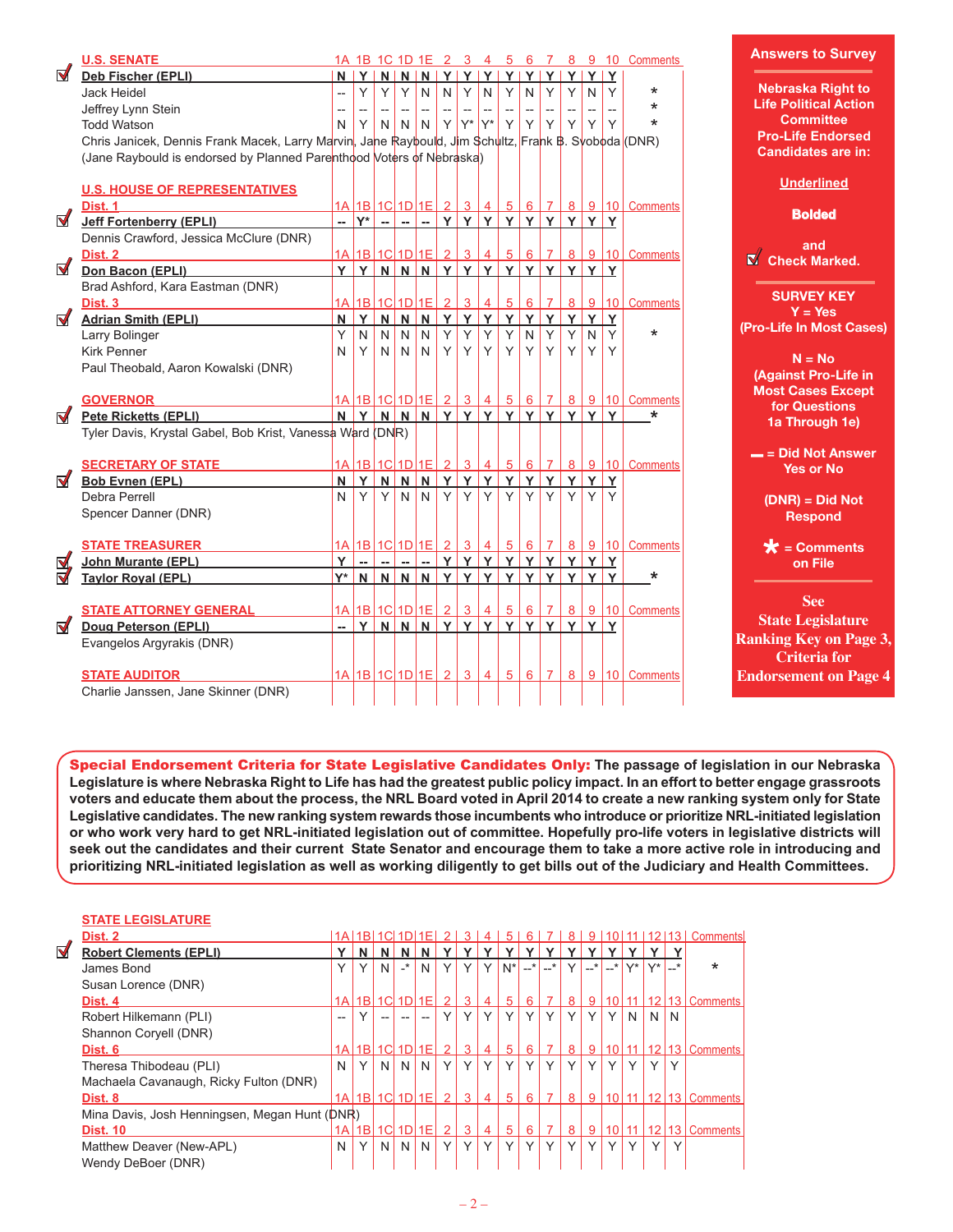|               | <b>STATE LEGISLATURE</b> |
|---------------|--------------------------|
| <b>PULLER</b> |                          |

| <u>Dist. 12</u>                                                      |                |                               |                |                          |             |                |                |                        |                 |                 |                |               |                |                       |    |                 |       |                          |
|----------------------------------------------------------------------|----------------|-------------------------------|----------------|--------------------------|-------------|----------------|----------------|------------------------|-----------------|-----------------|----------------|---------------|----------------|-----------------------|----|-----------------|-------|--------------------------|
|                                                                      | N              | 1A I1B I1C I1D I1E I<br>$Y^*$ |                |                          |             | 2<br>Y         | Υ              | $3 \mid 4 \mid 5$<br>Υ | Υ               | <u>6  </u><br>Υ | 7<br>Υ         | <u>8</u><br>Υ | 9<br>Υ         |                       |    |                 |       | $ 10 11 12 13 $ Comments |
| Merv Riepe (PLI)                                                     |                |                               | N              | N                        | N           |                |                |                        |                 |                 |                |               |                | Y                     | Υ  | Υ               | Υ     |                          |
| Steve Lathrop (DNR)                                                  |                |                               |                |                          |             |                |                |                        |                 |                 |                |               |                |                       |    |                 |       |                          |
| <b>Dist. 14</b>                                                      | 1А             |                               |                |                          | 1B 1C 1D 1E | $\overline{2}$ | 3              | 4                      | $\overline{5}$  | 6               | 7              | 8             | 9              | <u>10   11</u>        |    |                 |       | 12 13 Comments           |
| John Arch (New-APL)                                                  | N              | Υ                             | N              | N                        | N           | Υ              | Y              | Υ                      | Υ               | Υ               | Y              | Y             | Υ              | Υ                     | Y  | Y               | $-$ * |                          |
| Jeff Parris (DNR)                                                    |                |                               |                |                          |             |                |                |                        |                 |                 |                |               |                |                       |    |                 |       |                          |
| <b>Dist. 16</b>                                                      | 1А             |                               | $1B$ 1C        | 1D                       | 1E          | $\overline{2}$ | $\overline{3}$ | 4                      | $\overline{5}$  | 6               | $\overline{7}$ | 8             | 9              | 10                    | 11 | 12              |       | 13 Comments              |
| Ben Hansen (New-APL)                                                 | $\overline{a}$ | Y*                            | N              | N                        | N           | Y              | Y              | Υ                      | Υ               | Y               | Y              | Υ             | Υ              | Υ                     | Υ  | Υ               | Υ     |                          |
| Chuck Hassebrook, (DNR)                                              |                |                               |                |                          |             |                |                |                        |                 |                 |                |               |                |                       |    |                 |       |                          |
| <b>Dist. 18</b>                                                      | 1Α             |                               |                | 1B 1C 1D 1E              |             | $\overline{2}$ | $\overline{3}$ | 4                      | 5               | 6               | 7              | 8             | $\overline{9}$ | 10 11                 |    |                 |       | 12 13 Comments           |
| <b>Brett Lindstrom (PLI)</b>                                         | Y              | N                             | N              | N                        | N           | Υ              | Y              | Υ                      | Υ               | Υ               | Υ              | Υ             | Υ              | Υ                     | Υ  | Υ               | Υ     |                          |
| Austin Hennrich, Scott Winkler (DNR)                                 |                |                               |                |                          |             |                |                |                        |                 |                 |                |               |                |                       |    |                 |       |                          |
| <b>Dist. 20</b>                                                      | 1A             |                               |                |                          | 1B 1C 1D 1E | $\overline{2}$ | 3              | 4                      | 5               | 6               | 7              | 8             | 9              | 10 11                 |    | 12 <sup>°</sup> |       | 13 Comments              |
| Jackie Collett, Chris Dienstbier, John McCollister                   |                | (DNR)                         |                |                          |             |                |                |                        |                 |                 |                |               |                |                       |    |                 |       |                          |
| <b>Dist. 22</b>                                                      | 1Α             |                               | $1B$ 1C        | $1D$ $1E$                |             | $\overline{2}$ | 3              | 4                      | 5               | 6               | 7              | 8             | 9              | 10                    | 11 | 12 <sup>2</sup> |       | 13 Comments              |
| Mike Moser (New-APL)                                                 | --             | Υ                             | N              | N                        | N           | Υ              | Y              | Υ                      | Υ               | Υ               | Υ              | Y             | Υ              | Υ                     | Υ  | Υ               | Υ     |                          |
| Douglas Oertwich (New-APL)                                           | Υ              | N                             | N              | N                        | N           | Υ              | Y              | Υ                      | Υ               | Y               | Υ              | Υ             | Υ              | Υ                     | Υ  | Y               | Υ     |                          |
| Kenneth Leischner                                                    | N              | Υ                             | Υ              | Y                        | N           | N              | N              | N                      | N               | N               | $-+$           | N             | N              | Υ                     | N  | N               | N     | *                        |
|                                                                      |                |                               |                |                          |             |                |                |                        |                 |                 |                |               |                |                       |    |                 |       |                          |
| Francis Kuehler (DNR)                                                |                |                               |                |                          |             |                |                |                        |                 |                 |                |               |                |                       |    |                 |       |                          |
| <b>Dist. 24</b>                                                      | 1А             | 1B                            | 1C             | 1D                       | 1E          | 2              | 3              | 4                      | 5               | 6               | 7              | <u>8</u>      | 9              | 10                    | 11 | 12              |       | 13 Comments              |
| Mark Kolterman (PLI)                                                 | Y              | N                             | N              | N                        | N           | Y              | Υ              | Y                      | Y               | Υ               | Y              | Υ             | Υ              | Υ                     | Υ  | Υ               | $Y^*$ |                          |
| Stephanie Nantkes (DNR)                                              |                |                               |                |                          |             |                |                |                        |                 |                 |                |               |                |                       |    |                 |       |                          |
| <b>Dist. 26</b>                                                      | 1А             | 1B I                          | 1 <sup>C</sup> | 1D 1E                    |             | $\overline{2}$ | 3              | 4                      | 5               | 6               | 7              | 8             | 9              | 10                    | 11 | 12 <sup>2</sup> |       | 13 Comments              |
| Bob Van Valkenburg (New-APL)                                         | Y              | N                             | N              | N                        | N           | Υ              | Υ              | Υ                      | Υ               | Υ               | Υ              | Υ             | Υ              | Υ                     | Υ  | Υ               | Υ     | *                        |
| Matt Hansen (DNR)                                                    |                |                               |                |                          |             |                |                |                        |                 |                 |                |               |                |                       |    |                 |       |                          |
| <b>Dist. 28</b>                                                      | 1A             |                               |                |                          | 1B 1C 1D 1E | $\overline{2}$ | $\overline{3}$ | 4                      | $5\overline{)}$ | 6               | 7              | 8             | 9              | 10 11                 |    |                 |       | 12 13 Comments           |
| Patty Pansing Brooks (DNR)                                           |                |                               |                |                          |             |                |                |                        |                 |                 |                |               |                |                       |    |                 |       |                          |
| <b>Dist. 30</b>                                                      | 1А             |                               |                | 1B 1C 1D 1E              |             | $\overline{2}$ | $\overline{3}$ | 4                      | $\overline{5}$  | $6\phantom{1}$  | 7              | 8             | 9              | 10 11                 |    |                 |       | 12 13 Comments           |
| Joe Murray (New-APL)                                                 | Υ              | N                             | N              | N                        | N           | Υ              | Y              | Υ                      | Y               | Υ               | Y              | Y             | Y              | Υ                     | Υ  | Υ               | Υ     |                          |
| Myron Dorn                                                           |                | Υ                             | Υ              | $\overline{\phantom{a}}$ | N           | Υ              | $-$ *          | N                      | Υ               | $ ^\star$       | Y              | Υ             | Υ              | $-$ *                 | Υ  | Υ               | Υ     |                          |
| Don Schuller (DNR)                                                   |                |                               |                |                          |             |                |                |                        |                 |                 |                |               |                |                       |    |                 |       |                          |
| <b>Dist. 32</b>                                                      | 1А             |                               |                | 1B 1C 1D 1E              |             | 2              | $\overline{3}$ | 4                      | 5               | 6               | 7              | 8             | $\overline{9}$ | 10                    | 11 | 12 <sup>°</sup> |       | 13 Comments              |
| Al Riskowski (New-APL)                                               | Υ              | Y*                            | N              | N                        | N           | Υ              | Y              | Y                      | Y               | Y               | Υ              | Y             | Υ              | Υ                     | Υ  | Υ               | Υ     | *                        |
|                                                                      |                |                               |                |                          |             |                |                |                        |                 |                 |                |               |                |                       |    |                 |       |                          |
| Tom Brandt, Laura Ebke (DNR)                                         |                |                               |                |                          |             |                |                |                        |                 |                 |                |               |                |                       |    |                 |       |                          |
| <b>Dist. 34</b>                                                      |                | 1A 1B 1C 1D 1E                |                |                          |             | $\overline{2}$ | $\overline{3}$ | 4                      | 5               | 6 <sup>1</sup>  | $\overline{7}$ | 8             |                | $9 \vert 10 \vert 11$ |    |                 |       | 12 13 Comments           |
| Curt Friesen (DNR, PLI)                                              |                |                               |                |                          |             |                |                |                        |                 |                 |                |               |                |                       |    |                 |       |                          |
| <b>Dist. 36</b>                                                      |                | <u>1A  1B  1C  1D  1E   2</u> |                |                          |             |                | $\overline{3}$ | $\overline{4}$         | 5               | 6               | $\overline{7}$ | 8             |                | 9 10 11               |    |                 |       | 12 13 Comments           |
| Matt Williams (DNR, PLI)                                             |                |                               |                |                          |             |                |                |                        |                 |                 |                |               |                |                       |    |                 |       |                          |
| <b>Dist. 38</b>                                                      | 1A             |                               |                |                          | 1B 1C 1D 1E | $\overline{2}$ | $\overline{3}$ | 4                      | $\overline{5}$  | 6               | 7              | 8             | 9              | 10                    | 11 | 12              |       | 13 Comments              |
| Dave Murman (New-APL)                                                | N              | Υ                             | N              | N                        | N           | Y              | Y              | Y                      | Υ               | Y               | Y              | Y             | Υ              | Υ                     | Υ  | Y               | Υ     | *                        |
| Andrew Murphy (New-APL)                                              | Υ              | N                             | N              | N                        | N           | Υ              | Y              | Υ                      | Υ               | Y               | Y              | Υ             | Υ              | Υ                     | Υ  | Y               | Υ     | $\star$                  |
| Michael Combs, Marsha Fangmeyer, Ronald Johnson, Thomas Osborn (DNR) |                |                               |                |                          |             |                |                |                        |                 |                 |                |               |                |                       |    |                 |       |                          |
| <b>Dist. 40</b>                                                      |                | 1A 1B 1C 1D 1E                |                |                          |             | $\overline{2}$ | 3              | 4                      | 5               | 6               | $\overline{7}$ | 8             |                | $9$ 10 11             |    |                 |       | 12 13 Comments           |
| Thomas Ferry (New-APL)                                               | Υ              | N                             | N              | N                        | N           | Υ              | Υ              | Υ                      | Υ               | Y               | Υ              | Υ             | Υ              | Υ                     | Υ  | Υ               | Υ     |                          |
| Timothy Gragert (New-APL)                                            | N              | Y                             | N              | N                        | N           | Υ              | Y              | Υ                      | Υ               | Y               | Υ              | Υ             | Υ              | Y                     | Y  | Y               | Y     |                          |
| Keith Kube (New-APL)                                                 | Y              | N                             | N              | N                        | N           | Υ              | Y              | Y                      | Υ               | Y.              | Y              | Y             | Y              | Y                     | Y  | Y               | Υ     | *                        |
| Shane Greckel, Michael Sobotka, Julie Thomsen (DNR)                  |                |                               |                |                          |             |                |                |                        |                 |                 |                |               |                |                       |    |                 |       |                          |
| <b>Dist. 42</b>                                                      | 1A             |                               |                |                          | 1B 1C 1D 1E | $\overline{2}$ | $\overline{3}$ | 4                      | $\overline{5}$  | 6               | $\overline{7}$ | 8             |                | 9 10 11               |    |                 |       | 12 13 Comments           |
|                                                                      |                |                               |                |                          |             |                |                |                        |                 |                 |                |               |                |                       |    |                 |       |                          |
| Mike Groene (DNR, PLI)                                               |                |                               |                |                          |             |                |                |                        |                 |                 |                |               |                |                       |    |                 |       |                          |
| <b>Dist. 44</b>                                                      | 1A             |                               |                | 1B 1C 1D 1E              |             | 2              | $\overline{3}$ | $\overline{4}$         | 5               | 6               | 7              | 8             | 9              | 10 <sup>1</sup>       | 11 | 12              |       | 13 Comments              |
| Dan Hughes (PLI)                                                     | N              | Y                             | $\mathsf{N}$   | N                        | N           | Y              | Y              | Υ                      | Υ               | Y               | Y              | Υ             | Y              | Y                     | Υ  | Y               | Υ     |                          |
| Stephanie Malcolm (DNR)                                              |                |                               |                |                          |             |                |                |                        |                 |                 |                |               |                |                       |    |                 |       |                          |
| <b>Dist. 46</b>                                                      | 1A l           |                               |                |                          | 1B 1C 1D 1E | $\overline{2}$ | 3              | 4                      | 5               | $6^{\circ}$     | 7              | 8             |                | $9 \vert 10 \vert 11$ |    |                 |       | 12 13 Comments           |
| Adam Morfeld (DNR)                                                   |                |                               |                |                          |             |                |                |                        |                 |                 |                |               |                |                       |    |                 |       |                          |
| <b>Dist. 48</b>                                                      |                | 1A 1B 1C 1D 1E                |                |                          |             | 2              | $\overline{3}$ | 4                      | 5               | $6\overline{6}$ | $\overline{7}$ | 8             |                | 9 10 11               |    |                 |       | 12 13 Comments           |
| John Stinner (DNR, PLI)                                              |                |                               |                |                          |             |                |                |                        |                 |                 |                |               |                |                       |    |                 |       |                          |



Vote Pro-Life May 15th!

 $-3-$ 

**Legislature Ranking Key**

**ENDORSED PRO-LIFE INCUMBENT: Leads & Votes Pro-Life: Senators who have either introduced and/ or prioritized a pro-life bill and/or have demonstrated exemplary effort to move a bill out of committee as well as votes pro-life on the floor. (EPLI)**

**ENDORSED PRO-LIFE (EPL)**

**PRO-LIFE INCUMBENT: Senators who vote pro-life on the floor and/or in committee. (PLI)**

**NEW, ANSWERED PRO-LIFE: Candidate who is not an incumbent and has responded pro-life to our NRL PAC survey in agreement with our main principles. (New-APL)**

> **PRO-LIFE APPOINTEE (PLA)**

**DID NOT RESPOND (DNR)**

# **SURVEY KEY**

**Y = Yes (Pro-Life In Most Cases)** 

**N = No (Against Pro-Life in Most Cases Except for Questions 1a Through 1e)** 

**– = Did Not Answer Yes or No** 

**\* = Comments on File**